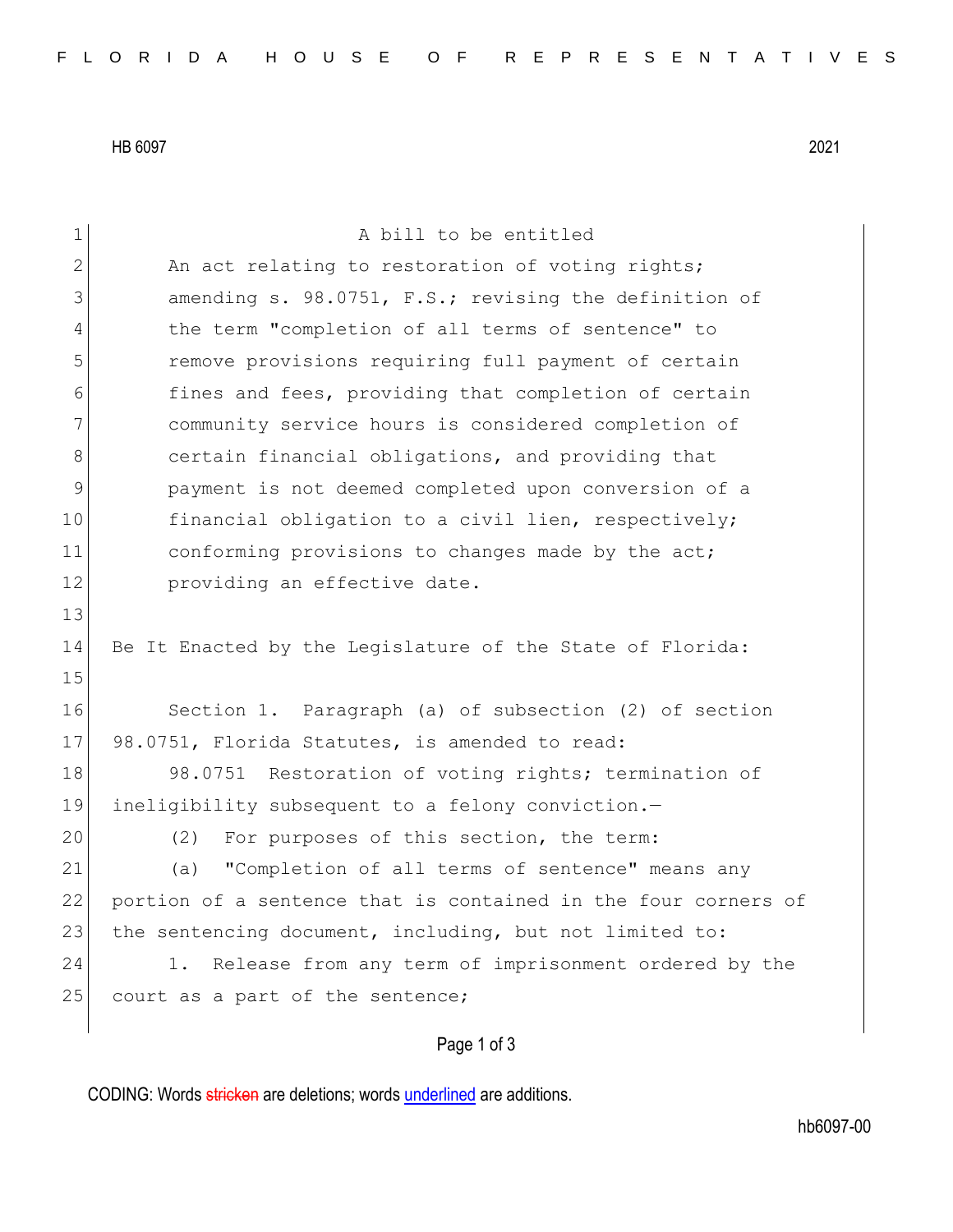## HB 6097 2021

26 2. Termination from any term of probation or community 27 control ordered by the court as a part of the sentence; 28 3. Fulfillment of any term ordered by the court as a part 29 of the sentence; 30 4. Termination from any term of any supervision, which is 31 monitored by the Florida Commission on Offender Review, 32 including, but not limited to, parole; and 33 5.a. Full payment of restitution ordered to a victim by 34 the court as a part of the sentence. A victim includes, but is 35 not limited to, a person or persons, the estate or estates 36 thereof, an entity, the state, or the Federal Government. 37 b. Full payment of fines or fees ordered by the court as a 38 part of the sentence or that are ordered by the court as a 39 condition of any form of supervision, including, but not limited 40 to, probation, community control, or parole. 41 b.<del>c.</del> The financial obligations required under sub-42 subparagraph a. <del>or sub-subparagraph b.</del> include only the amount 43 specifically ordered by the court as part of the sentence and do 44 not include any fines, fees, or costs that accrue after the date 45 the obligation is ordered as a part of the sentence. 46 c.<del>d.</del> For the limited purpose of addressing a plea for 47 relief pursuant to sub-subparagraph d. sub-subparagraph e. and 48 notwithstanding any other statute, rule, or provision of law, a 49 court may not be prohibited from modifying the financial 50 obligations of an original sentence required under sub-

## Page 2 of 3

CODING: Words stricken are deletions; words underlined are additions.